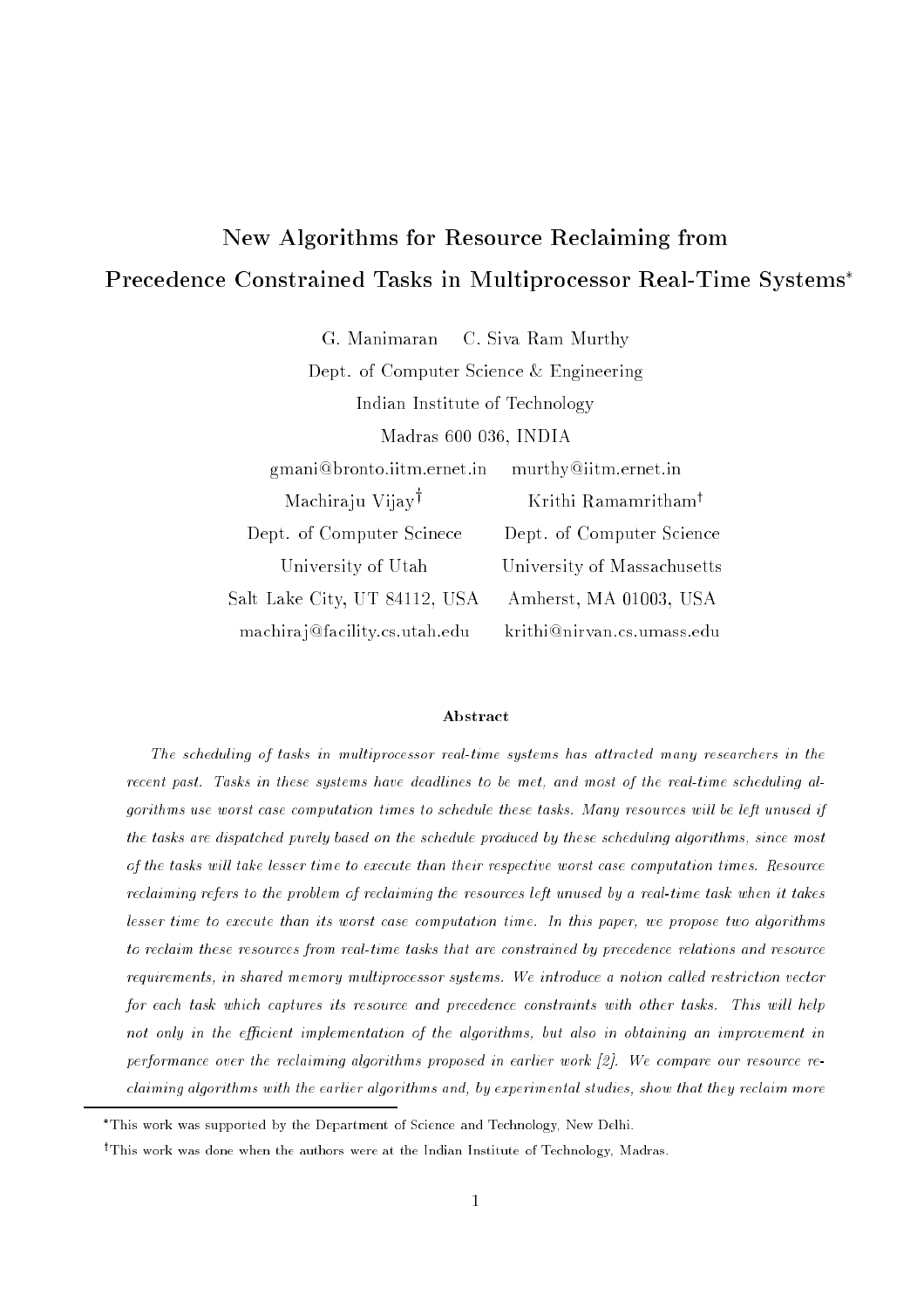resources, thereby increasing the guarantee ratio (the ratio of the number of tasks guaranteed to meet their dead lines to the number of tasks that have arrived), which is the basic requirement of any resource reclaiming algorithm. From our simulation studies, we demonstrate that complex reclaiming algorithms with high reclaiming overheads do not lead to an improvement in the guarantee ratio.

# 1 Introduction

Multiprocessors have emerged as a powerful computing means for real-time applications such as avionic control and nuclear plant control, because of their capability for high performance and reliabilty [1]. The problem of multiprocessor scheduling is to determine when and where a given task executes [1]. This can be done either statically or dynamically. In static algorithms [3, 4], the assignment of tasks to processors and the time at which the tasks start execution are determined a priori. Static algorithms are often used to schedule periodic tasks with hard deadlines. The main advantage is that, if a solution is found, then one can be sure that all deadlines will be guaranteed. However, this approach is not applicable to aperiodic tasks whose arrival times and deadlines are not known apriori. Scheduling such tasks in a multiprocessor realtime system requires dynamic scheduling algorithms [5, 6]. In dynamic scheduling, when new tasks arrive, the scheduler dynamically determines the feasibilty of scheduling these new tasks without jeopardizing the guarantees that have been provided for the previously scheduled tasks. Thus for predictable executions, schedulability analysis must be done before a task's execution is begun. For schedulability analysis, tasks' worst case computation times must be taken into account. A feasible schedule is generated if the timing, precedence, and resource constraints of all the tasks can be satised, i.e., if the schedulability analysis is successful. Tasks are dispatched according to this feasible schedule.

Dynamic scheduling algorithms can be either distributed or centralized. In a distributed dynamic scheduling scheme, tasks arrive independently at each processor. When a task arrives at a processor, the local scheduler at the processor determines whether or not it can satisfy the constraints of the incoming task. The task is accepted if they can be satisfied, otherwise the local scheduler tries to find another processor which can accept the task. In a centralized scheme, all the tasks arrive at a central processor called the scheduler, from where they are distributed to other processors in the system for execution. In this paper, we will assume a centralized scheduling scheme. The communication between the scheduler and the processors is through *dispatch queues*. Each processor has its own dispatch queue. This organization, shown in Fig.1, ensures that the processors will always find some tasks in the dispatch queues when they finish the execution of their current tasks. The scheduler will be running in parallel with the processors, scheduling the newly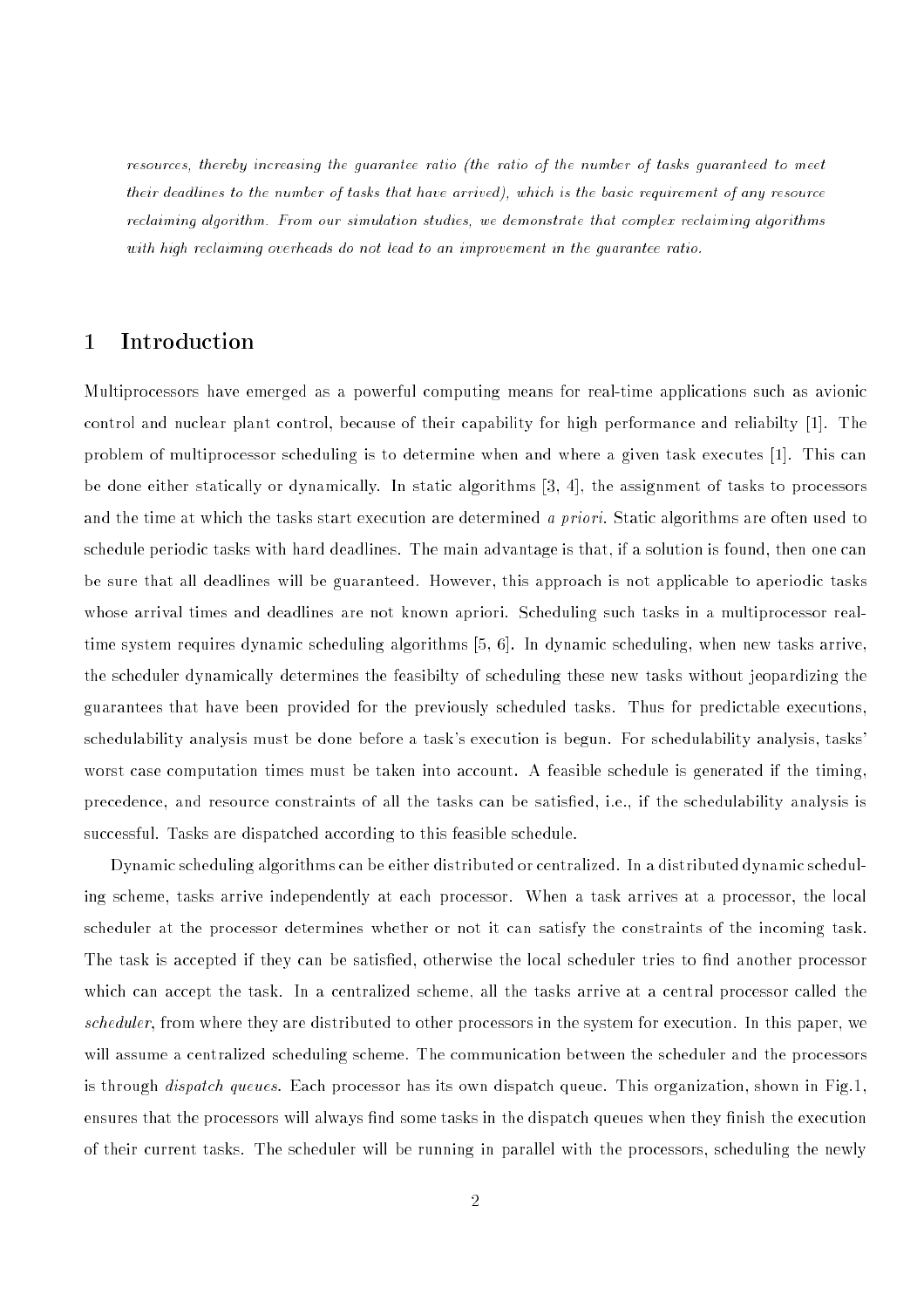arriving tasks, and periodically updating the dispatch queues. The scheduler has to ensure that the dispatch queues are always lled to their minimum capacity (if there are tasks left with it) for this parallel operation. This minimum capacity depends on the average time required by the scheduler to reschedule its tasks upon the arrival of a new task [2].



Fig.1 Parallel execution of scheduler and processors

The scheduler arrives at a *feasible schedule* taking the worst case computation times, deadlines, and the constraints of the tasks into account. The actual time taken by a task during execution can be smaller than its worst case computation time. Hence, a lot of resources remain unused if we dispatch the tasks strictly based on their starting times of the feasible schedule. Resource reclaiming is required to utilize the resources left unused by a task when it executes less than its worst case computation time, or when a task is deleted from the current schedule, and is invoked by each processor on completion of its currently executing task. Task deletion takes place when extra tasks are initially scheduled to account for fault tolerance. When no faults occur, there is no necessity for these temporally redundant tasks to be executed and hence they can be deleted. Resource reclaiming on multiprocessor systems with independent tasks is straightforward. The resource reclaiming in such systems is *work-conserving* which means that the reclaiming never leaves a processor idle if there is a dispatchable task. But, resource reclaiming on multiprocessor systems with resource and precedence constrained tasks is more complicated. This is due to the potential parallelism provided by a multiprocessor, and potential resource and precedence constraints among tasks.

When the actual computation time of a task differs from its worst case computation time in a nonpreemptive multiprocessor schedule with resource constraints, run-time anomalies [7] may occur. These anomalies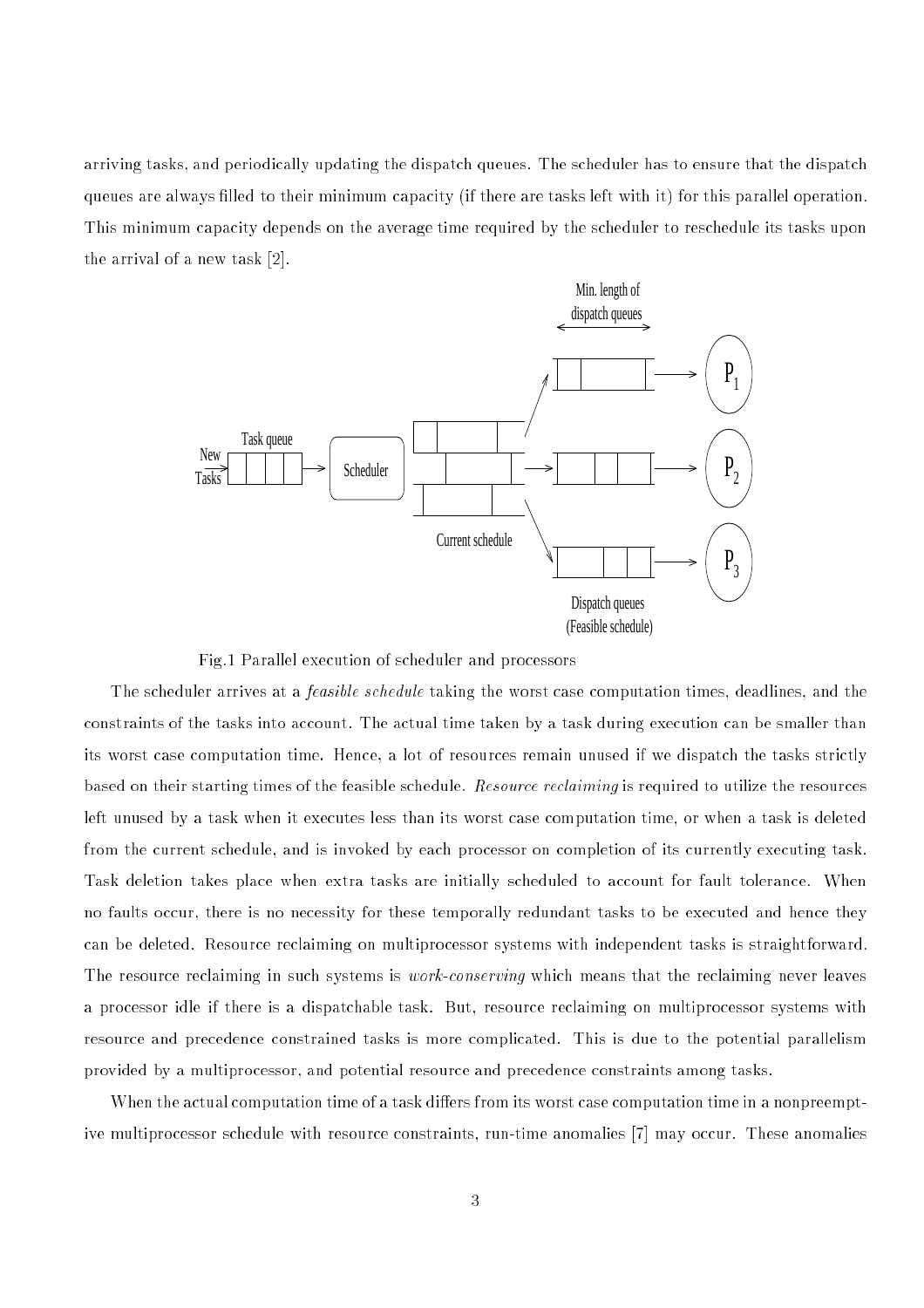may cause some of the already guaranteed tasks to miss their deadlines. In particular, one cannot simply use a work-conserving scheme without verifying that the task deadlines will not be missed. Any resource reclaiming algorithm should possess four properties namely, correctness, inexpensive, bounded complexity, and effeciveness  $[2]$ . Effectiveness of a resource reclaiming algorithm aims at improving the *quarantee ratio*, which is defined as the ratio of the number of tasks guaranteed to meet their deadlines to the number of tasks arrived. The larger the amount of resource reclaimed by the reclaiming algorithm, the better will be the guarantee ratio (or performance of the system). The bounded complexity requirements necessiate the need for running the resource reclaiming algorithm by the processors rather than by the scheduler.

Earlier work [2] considered resource reclaiming in multiprocessor real-time systems with resource constrained tasks. Two algorithms, *Basic reclaiming* and *Early start* were proposed. Both these algorithms satisfy the bounded complexity requirement. In this paper, we extend the task model presented in [2] to include precedence constraints among tasks. We propose two new algorithms, called  $RV$ -algorithms, for this enhanced task model, which reclaim more resources than the earlier algorithms, basic reclaiming and early start. The first RV-algorithm reclaims resources under the constraint that once a task is scheduled on a processor, it must execute on the same processor. However, in certain circumstances, all that the resource reclaiming algorithm must ensure is that the tasks complete execution before their deadlines. The processor on which a task executes can be different from the one on which it is originally scheduled. Hence, in this paper, we study the effect of migrating tasks from one processor to another in an attempt to increase the guarantee ratio. Towards the end, we propose a second algorithm that includes task-migration, which will be called RV-algorithm with task-migration, and show that it will reclaim more resources than the original RValgorithm, under certain circumstances. Throughout the paper, the term task-migration refers to swapping of dispatch queues.

In Section 2 of this paper, we will describe the task model and some basic definitions. We will also introduce a notation called *restriction vectors*, which will be used in the  $RV$ -algorithms. Section 3 discusses our (original)  $RV$ -algorithm and in Section 4, we present the  $RV$ -algorithm with task-migration. In Section 5, we support our claims by simulation studies and in Section 6, we summarize our work with some concluding remarks.

#### $\overline{2}$ **Basics**

#### 2.1Task model

We make the following assumptions about the task model. Each task  $T_i$  has the following attributes: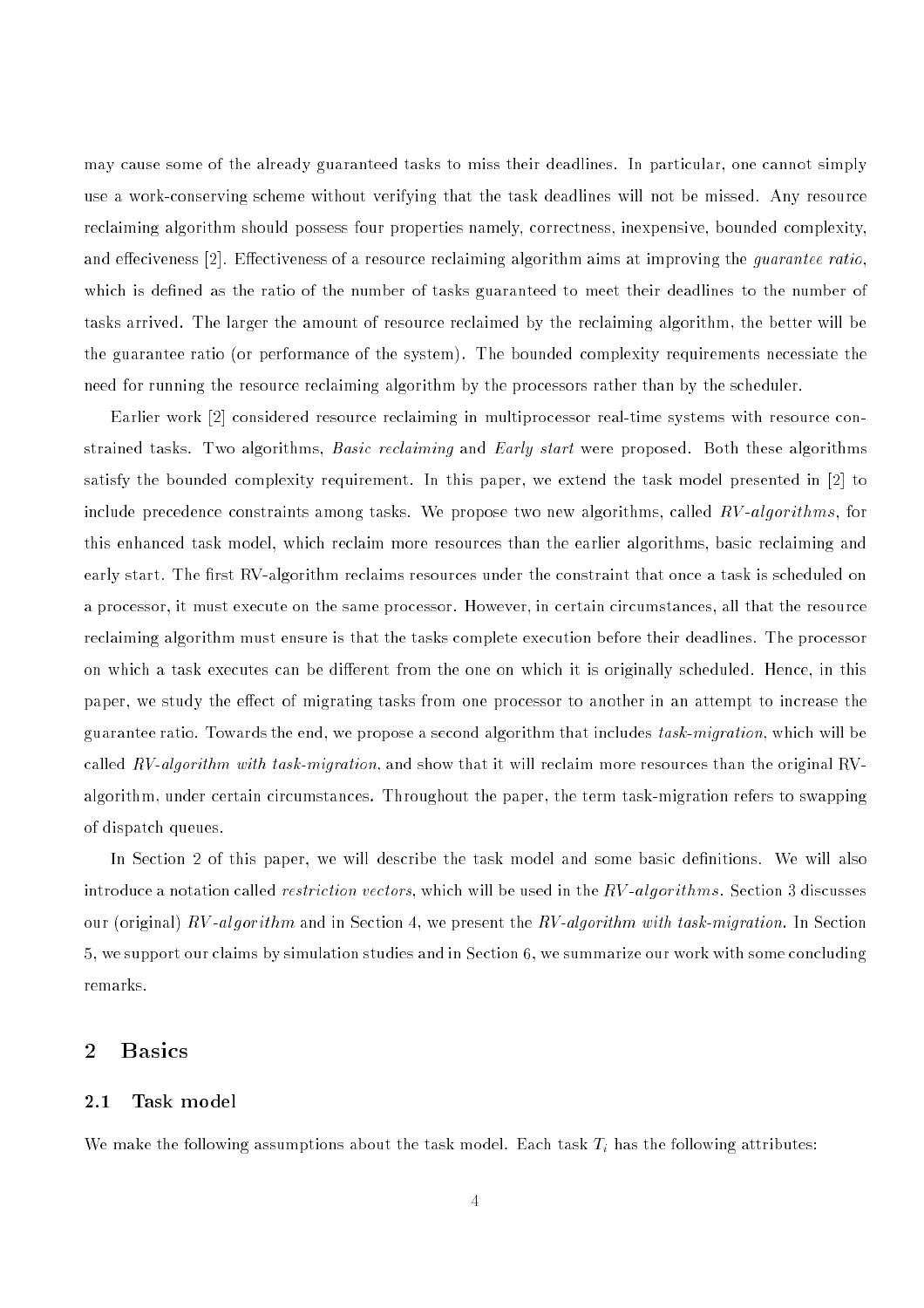1. worst case computation time  $c_i$ , which is the upper bound on the computation time of  $T_i$ , when all the overheads of scheduling and resource reclaiming are included.

2. Deadline  $d_i$ .

3. precedence constraints with other tasks: If there is a precedence relation from task  $T_j$  to task  $T_i$ , then  $T_j$ has to finish its execution before the beginning of  $T_i$ . We denote this precedence relation from  $T_i$  to  $T_i$  as  $T_j \prec T_i$ .

4. resource constraints: A task might need some resources such as data structures, variables, and communication buffers for its execution. Every task can have two types of access to a resource:

a) exclusive access, in which case, no other task can use the resource with it or b) shared access, in which case, it can share the resource with another task (The other task also should be willing to share the resource). We say that a resource conflict exists between two tasks  $T_i$  and  $T_j$  if one of these tasks cannot share the resources it requires, with the other. This resource conflict between  $T_i$  and  $T_j$  is denoted as  $T_i \odot T_j$ . In addition, we assume as follows:

1. At any instant, atmost one task can be executed on a given processor. Tasks are not preemptable.

2. Tasks cannot be migrated from one processor to another, i.e., if the scheduler assigns a processor  $P_i$  to a task  $T_i$ , then  $T_i$  has to be executed on  $P_i$ . (We later relax this assumption.)

3. All the processors are identical and do not fail. Processor faults can be dealt with, for example, by scheduling a task on multiple processors (spatial redundancy) or multiple times on the same processor (temporal redundancy). But in this paper, we do not consider processor faults.

4. There is a memory shared by all the processors, in which the dispatch queues are placed (shared memory multiprocessor model).

Fig. 2a shows a task graph with 13 tasks. A directed arc between two tasks in this figure indicates the precedence relation between them. The resource requirements of a resource  $r$  are also shown in this figure. Tasks T7 and T9 need exclusive accesses to the resource r, whereas tasks T4 and T12 can share the resource r. Fig.2b gives the worst case computation times and deadlines of these tasks with ready times equal to 0.

We will use a convenient notation, called *Restriction Vectors (RVs)*, for the description of these resource and precedence constraints. As we will see in the later sections of this paper, the same  $RVs$  can be used to reclaim the resources efficiently in our RV-algorithms. In what follows, we will assume that m is the number of processors and  $n$  is the number of tasks currently available with the scheduler. Before introducing RV s, we will look at some basic denitions.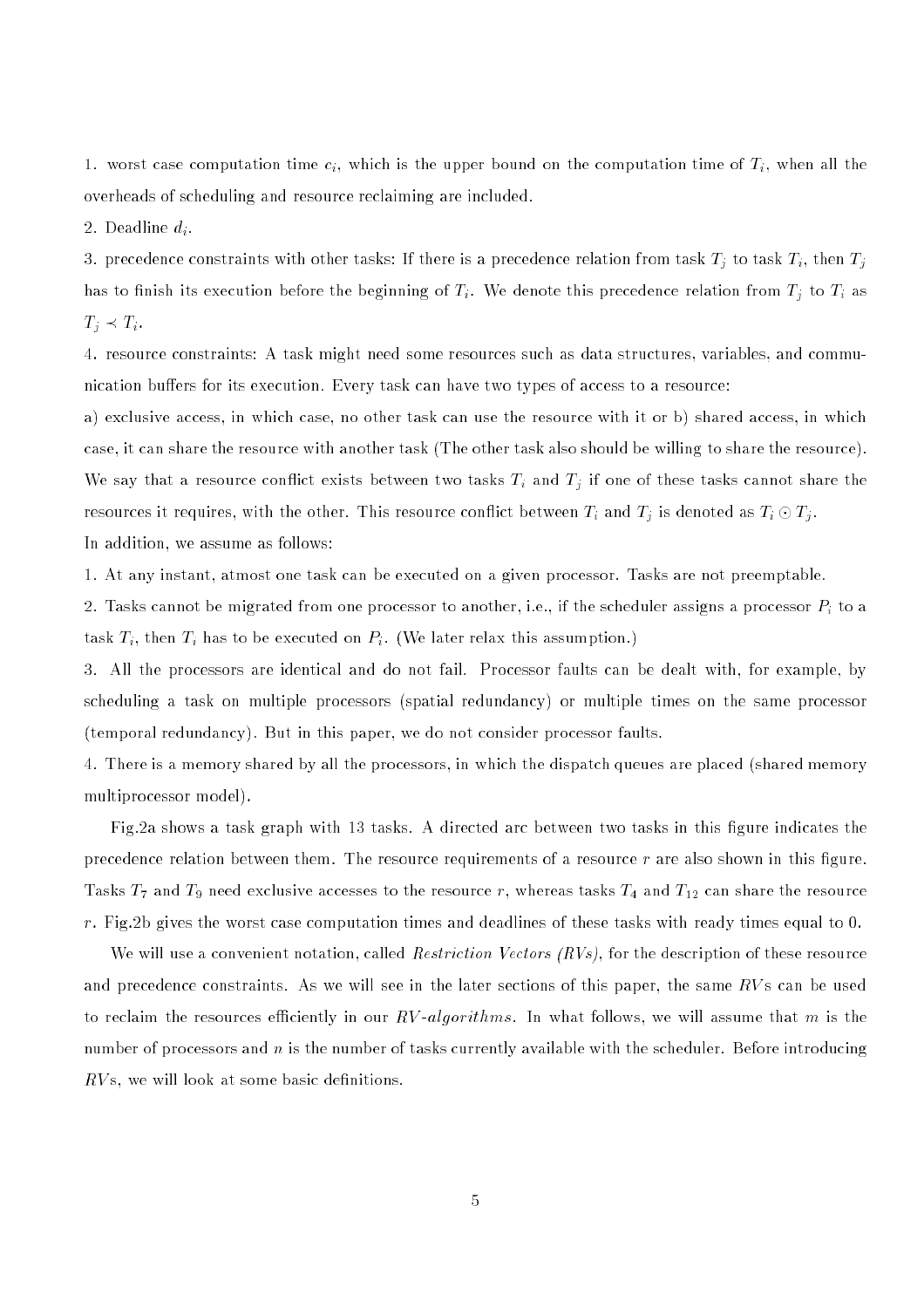#### $2.2$ Terminology

Definition 1: The scheduler fixes a *feasible schedule S* taking into account the precedence and resource constraints of all the tasks. The feasible schedule uses the worst case computation time of a task for scheduling it and ensures that the deadlines of all the tasks in <sup>S</sup> are met.

 $Depation\ z\colon$  Starting from a feasible schedule, a post-run schedule  $S$  is the layout of the tasks in the same order as they are executed at run time with respect to their actual computation times. The actual *computation time*  $c_i$  of a task  $T_i$  is the actual time taken by the task during execution. By definition, the actual computation time of any task is always less than or equal to its worst case computation time, i.e.,  $c_i \leq c_i$ .

Definition 3: st<sub>i</sub> and ft<sub>i</sub> denote the start and finish times of the task  $T_i$  in the feasible schedule S, whereas,  $s\iota_i$  and  $ft_i$  denote the actual start and finish times of the task  $T_i$  when it executes, as depicted in  $\alpha$  schedule  $\beta$  .

*Definition 4*: Given a post-run schedule  $S$ , a task  $T_i$  starts *on time* if  $st_i \leq st_i$ . A post-run schedule  $S$ is *correct* if  $n \in \{1, 2, \ldots, n\}$  is correct in  $\{z\}$ , if an the tasks start on time, then the post-run schedule will be correct.

 $Definition\ 5: \ T_{\leq i} = \{T_j : ft_j \leq st_i\}; \ T_{>i} = \{T_j : st_j > ft_i\}; \ T_{\simeq i} = \{T_j : T_j \notin T_{\leq i}, T_j \notin T_{>i}\}. \ T_{\leq i} = \{T_j : ft_j \notin T_{\simeq i}, T_j \notin T_{\simeq i}\}.$ denotes the set of tasks that are scheduled in S to finish before  $T_i$  starts.  $T_{>i}$  denotes the set of tasks that are scheduled after  $T_i$  finishes and  $T_{\simeq i}$  denotes the set of tasks that overlap with  $T_i$  in S.

Definition 6:  $T_{\leq i}(j) = \{T_k : T_k \in T_{\leq i} \text{ and } T_k \text{ is assigned to processor } P_j\}$ . From this it follows that, for any task  $T_i, T_{< i} = \bigcup_{i=1}^m T_{< i}(j).$  In the feasible schedule, the tasks of  $T_{< i}(j)$  are ordered according to their start times in the feasible schedule.

For the example shown in Fig.2, a feasible schedule is given in Fig.3a. We notice that all the precedence, resource constraints, and deadlines are met in this feasible schedule. The start and finish times of all the tasks are clearly shown in this figure. Figs.3b-3e show the post-run schedules, when various algorithms are used for resource reclaiming. We will take a detailed look at these post-run schedules in the next section. We notice that all these post-run schedules are correct since every task in these schedules finishes before its deadline.

*Definition 1*: A task  $T_i$  passes another task  $T_j$  if  $st_i < st_j$ , but  $ft_j < st_i$ . Thus passing occurs when a task  $T_i$  starts execution before another task  $T_j$  that is scheduled to finish execution before  $T_i$  was originally scheduled to start.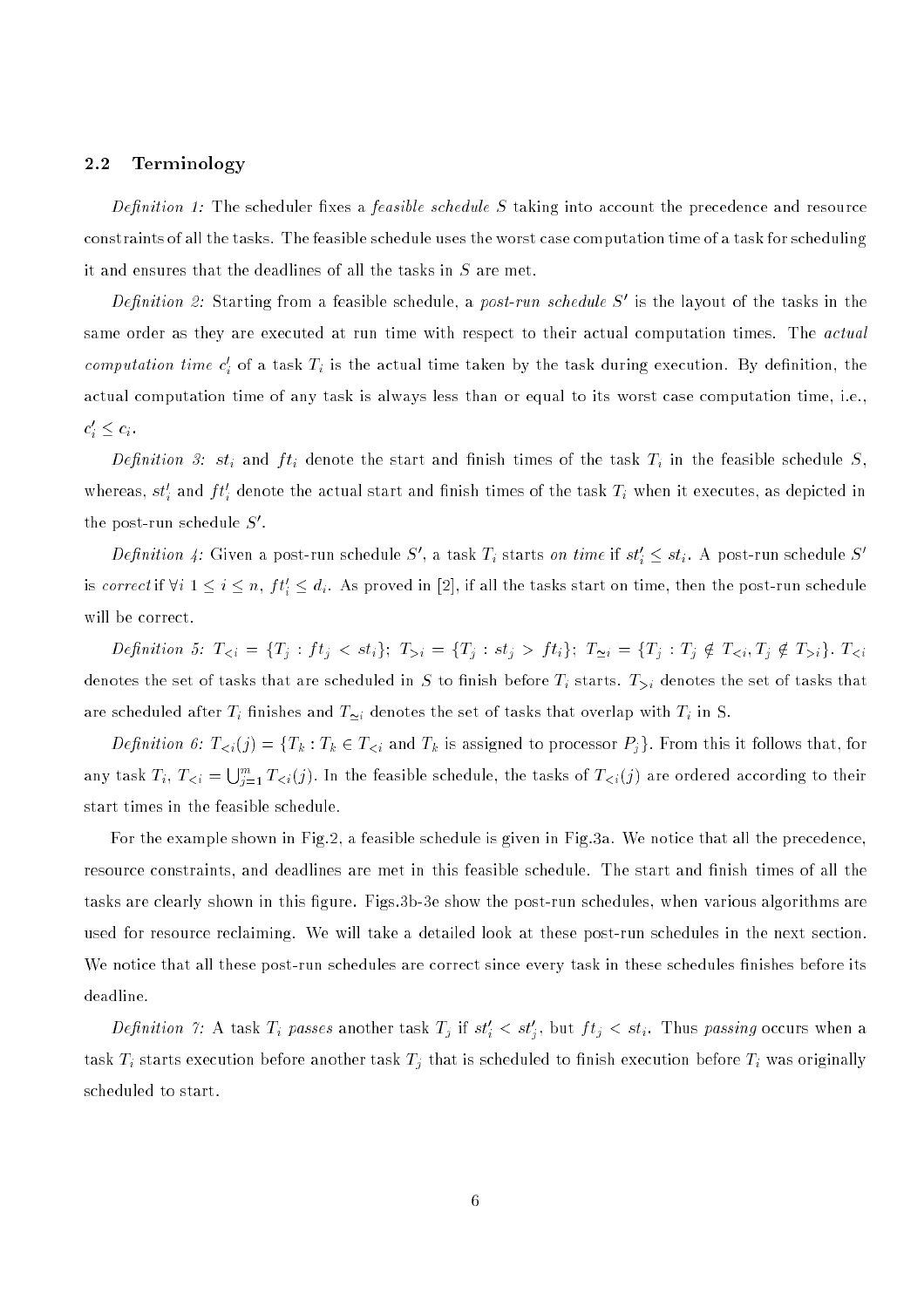#### 2.3Restriction Vectors (RVs)

<sup>8</sup>

Definition 8: Each task  $T_i$  has an associated m-component vector,  $RV_i[1..m]$ , called Restriction Vector.  $RV_i[j]$  for a task  $T_i$  contains the *last task* in  $T_{\leq i}(j)$  which must be completed before the execution of  $T_i$ begins.

$$
RV_i[j] = \begin{cases} T_k & \text{if } Proc(i) = j \text{, where } T_k \in T_{< i}(j) \text{ and } \nexists T_l \text{ such that } st_l > st_k, \\ & \text{where } T_l \in T_{< i}(j) \text{, and } Proc(i) \text{ denotes the processor on which task } T_i \text{ is scheduled} \\ T_m & \text{if } Proc(i) \neq j \text{, where } T_m \in T_{< i}(j) \text{ and } (T_m \prec T_i \text{ or } T_m \odot T_i) \text{, and} \\ & \nexists T_l \text{ such that } st_l > st_m \text{, where } T_l \in T_{< i}(j) \text{ and } (T_l \prec T_i \text{ or } T_l \odot T_i) \\ & \text{if } n \text{ is such task exists.} \end{cases}
$$

The RVs for the tasks in the task graph of Fig.2 are given in Fig.4. For example, RV3 <sup>=</sup> [T2; T6; ] indicating that T2, T6 have to nish execution on processors P1 and P2 respectively before T3 starts execution. RV3[1] = T2 indicates that T2 is the immediate predecessor of task T3 on processor P1 and RV3[2] <sup>=</sup> T6 indicates that T6 is the last task in T<3(2) which has precedence constraint with T3. RV3[3] = " " indicates that there is no direct restriction for T3, from any task on processor T3. Similarly, RV9  $\beta$  = [T4; T8; T12]; because T9 has resource con
icts with T4 and T12, and <sup>a</sup> precedence constraint from T8. Thus, RVs take both the precedence constraints and resource conflicts into account. In the feasible schedule shown in Fig.3a, notice that T7 <sup>2</sup> T<3(2), but RV3[2] 6= T7 because T7 does not have either resource con
icts or precedence constraints with T3. Therefore, the execution of T3 can overlap with T7, and this is exploited by the RV  $a$ iyor ithm unlike the early start algorithm which considers only the tasks in TN3 as possible tasks with which T3 can overlap in execution.

#### 3 RV-algorithm for resource reclaiming 3

Fig.3b is the post-run schedule for the feasible schedule of Fig.2 without any resource reclaiming. In this post-run schedule, notice that all the processors are idle between time 125 and 150. This fact is used by the basic reclaiming algorithm [2] to reclaim the unused resources. The post-run schedule using the basic reclaiming algorithm is shown in Fig.3c. Refering to this post-run schedule (Fig.3c), notice that, T9 could have started 50 units of time earlier, i.e. at time  $500$ , because  $T9 \subset T_{\infty 5}$  and  $T9 \subset T_{\infty 13}$ . Similarly T13 can also be started 50 units of time earlier. This is what the early start algorithm [2] does. The post-run schedule using the early start algorithm is given in Fig.3d. These algorithms are discussed in detail in [2].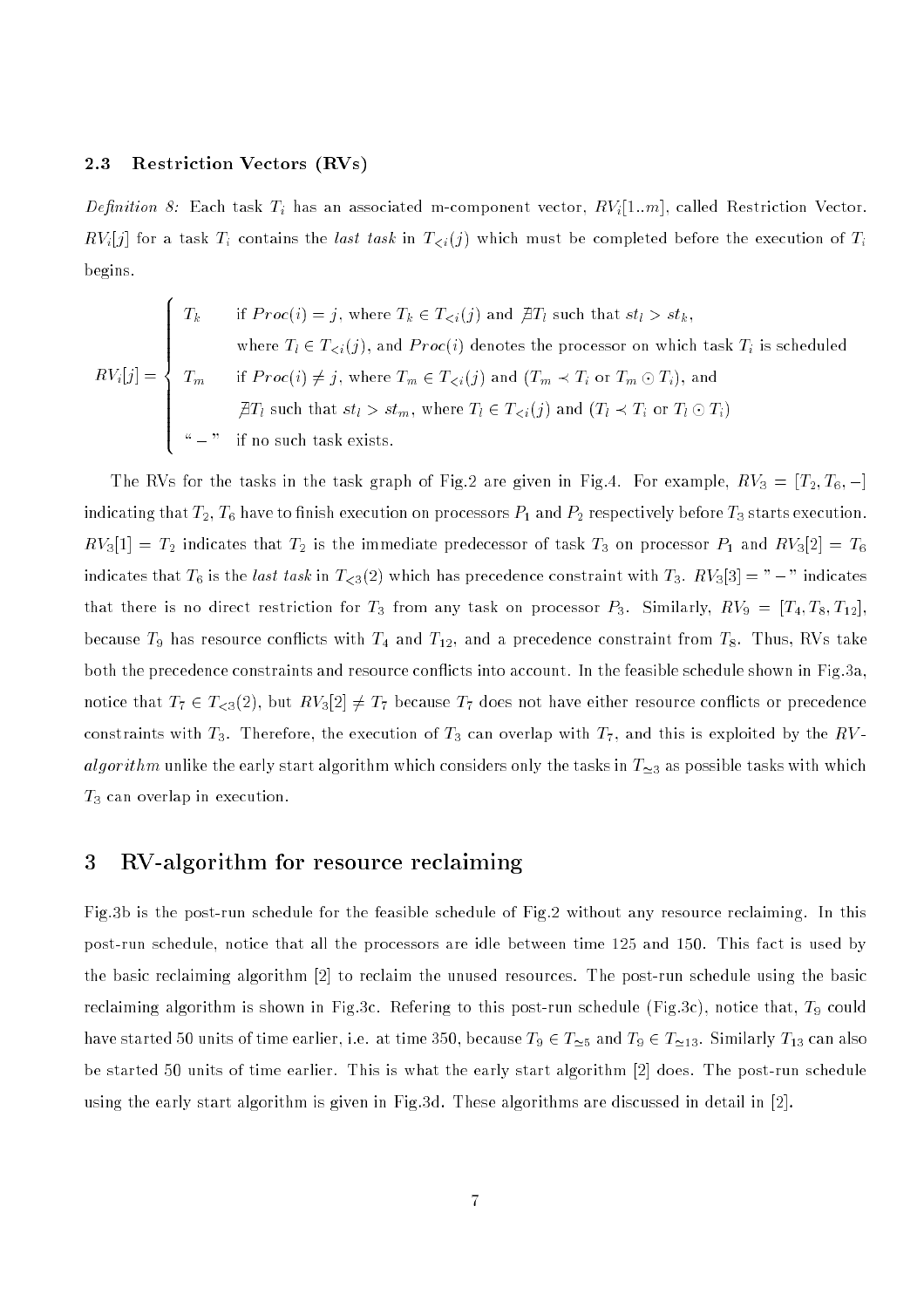

(a) Precedence constraints and resource requirements of real-time tasks

| $_{\rm task}$ | deadline | worst case | resource          |
|---------------|----------|------------|-------------------|
|               |          | comp. time | requirement $(r)$ |
| $T_{1}$       | 100      | 50         |                   |
| $T_{2}$       | 250      | 175        |                   |
| $T_{3}$       | 350      | 75         |                   |
| $T_{4}$       | 500      | 100        | share             |
| $T_{\rm 5}$   | 600      | 150        |                   |
| $T_{6}$       | 150      | 150        |                   |
| $T_7$         | 200      | 50         | exclusive         |
| $T_{8}$       | 300      | 75         |                   |
| $T_{9}$       | 600      | 100        | exclusive         |
| $T_{10}$      | 50       | 50         |                   |
| $T_{11}$      | 300      | 100        |                   |
| $T_{12}$      | 450      | 150        | $_{\rm share}$    |
| $T_{13}$      | 575      | 100        |                   |

|  | (b) parameters for the tasks |  |  |  |
|--|------------------------------|--|--|--|
|--|------------------------------|--|--|--|

Fig.2 An example of real-time tasks

| task                          | RV.                  | task     | RV                   |
|-------------------------------|----------------------|----------|----------------------|
| T1                            | $[-,-,-]$            | $T_{8}$  | $[-,T_7,T_{10}]$     |
| $T_2$                         | $[T_1, -, -]$        | $T_{9}$  | $[T_4, T_8, T_{12}]$ |
| $T_{3}$                       | $[T_2, T_6, -]$      | $T_{10}$ | $[-,-,-]$            |
| $T_{4}$                       | $[T_3, T_7, T_{10}]$ | $T_{11}$ | $[-,T_6,T_{10}]$     |
| $T_{\scriptscriptstyle\rm E}$ | $[T_4, -, T_{10}]$   | $T_{12}$ | $[T_3, T_7, T_{11}]$ |
| $T_{\rm 6}$                   | $[-,-,-]$            | $T_{13}$ | $[T_4, T_8, T_{12}]$ |
| $T_7$                         | $[-,T_6,-]$          |          |                      |

Fig.4 RVs for the real-time tasks example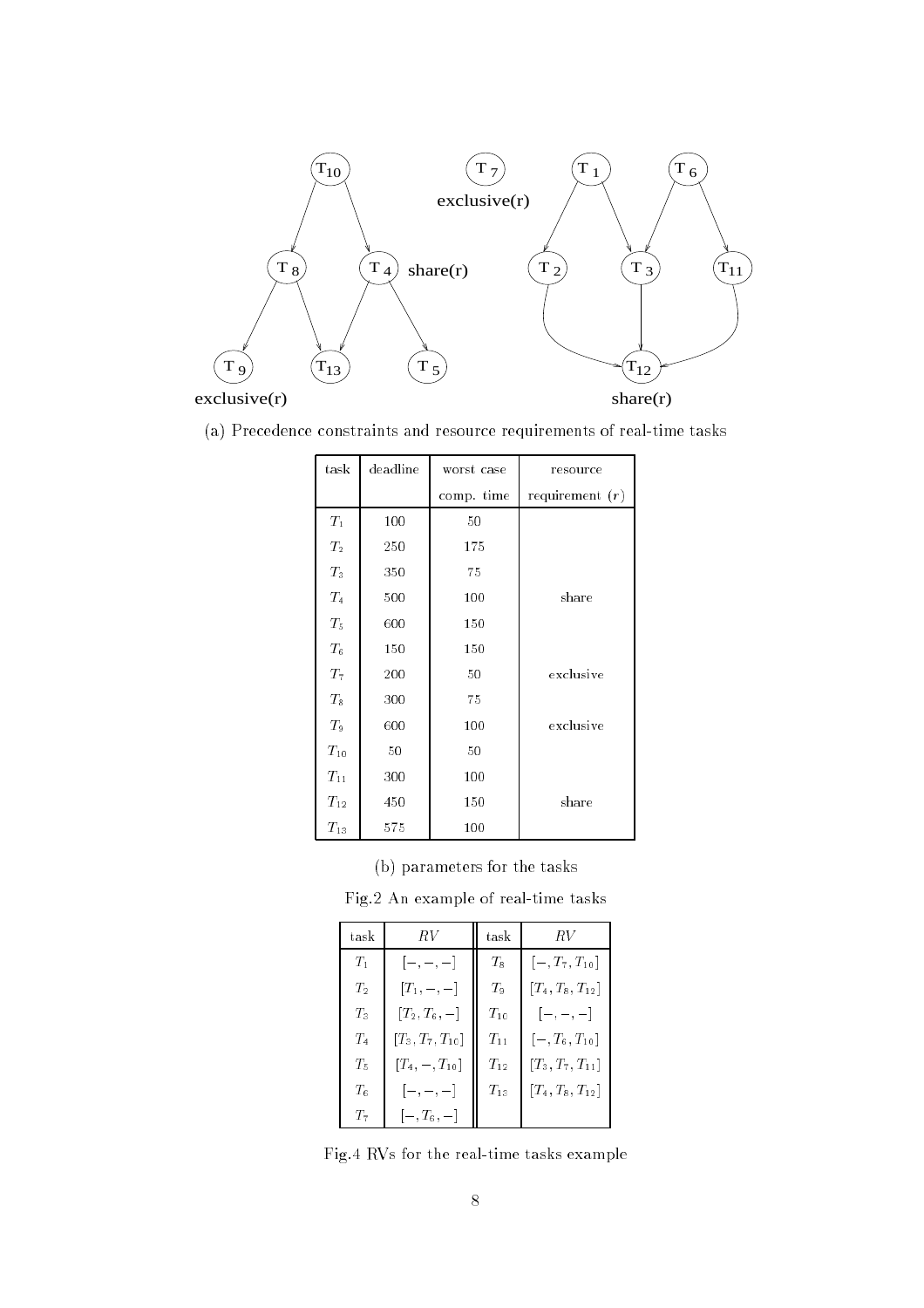

Fig.3 Feasible and post-run schedules for the real-time tasks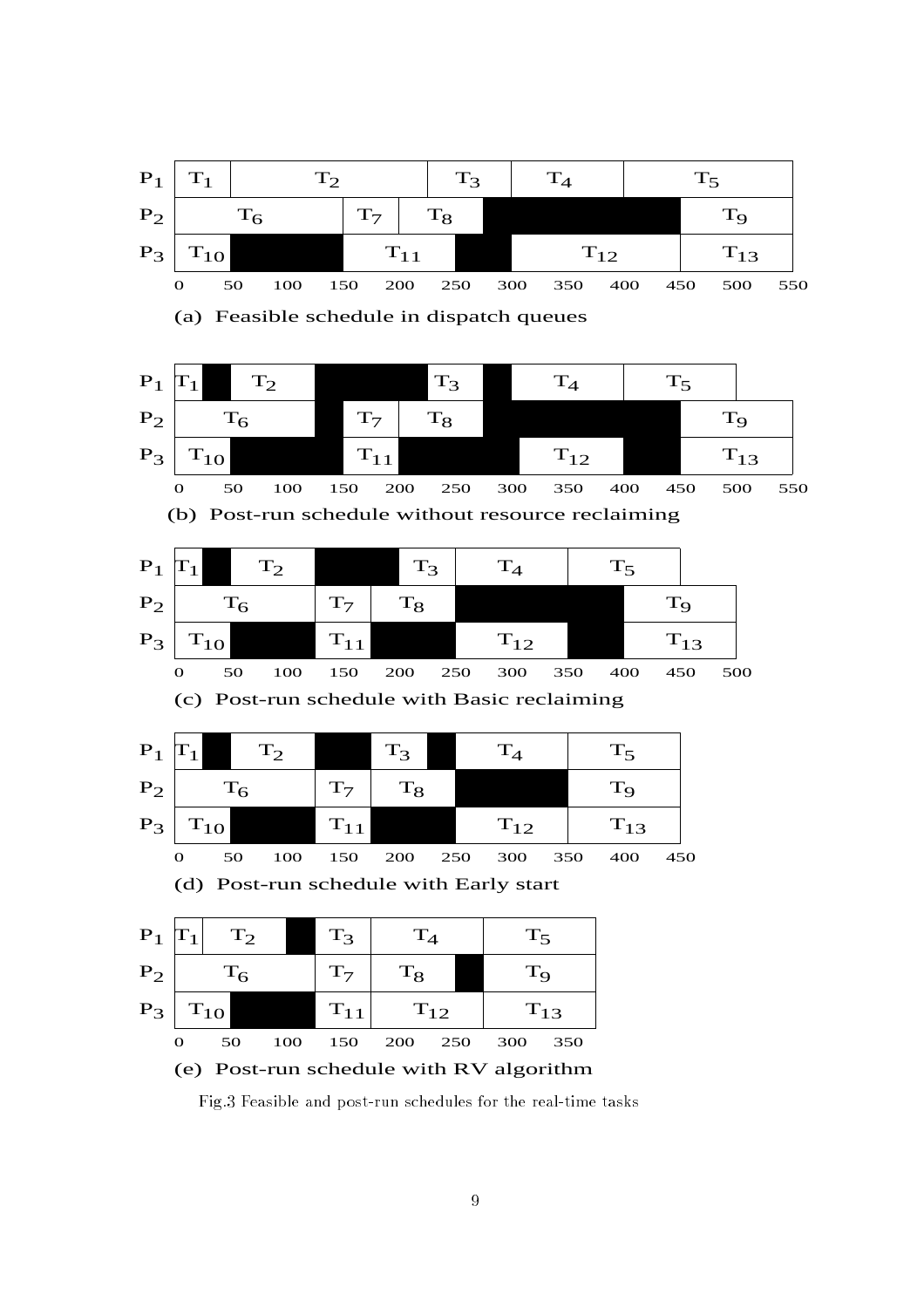we demonstrate that, for the same example, more resources can be reclaimed. In Fig.3d, T3 could have t started at time 125 because neither T7 nor T11 have any resource or precedence constraints with T3. Early start algorithm does not reclaim this resource since  $T_3 \nsubseteq T_{\infty}$ . The RV s defined in the previous section contain a better picture of the resource and precedence constraints from the reclaiming point of view. From the restriction vector of T3 (RV3), it is clear that there are no constraints between T3 and T7. RV3[2] = 6 which is distributed that T2 is only restricted by T6 and not by any task after T6 on P2. Our RV -algorithms exploit this fact to reclaim more resources.

Before describing the algorithms we take a look at the other data structures used in them.

(a) Completion Bit Matrix (CBM) : an <sup>n</sup> - <sup>m</sup> boolean matrix indicating whether a task has completed execution.

$$
CBM[i,j] = \begin{cases} 0 & \text{iff } T_i \text{ scheduled to execute on } P_j \text{ has not yet completed its execution,} \\ 1 & \text{otherwise.} \end{cases}
$$

(b) Dispatch queues  $(DQ[1..m])$ : Each processor  $P_i$  has its own dispatch queue  $DQ[i]$ . These dispatch queues are the same as those described in Section 1. Fig.5 gives the RV-algorithm for reclaiming resources from precedence and resource constrained tasks.

- $\mu$  . Whenever a task Ti is the task Time on the process of  $\mu$  ,  $\mu$ 
	- 1. Set CBM[i; j] to 1.
	- 2. For all idle processors Pk do,

**8.12 Street** 

- 2.1 Let Texture the the task in December 1972, the pair of the U.S. of the U.S. of the U.S. of the U.S. of the
- $2.2$  For all the components of the RVf , check CBM to see if

the tasks in RVf have nished execution.

- 2.3 If all of them have finished execution,
	- start the execution of Taylor and Parties
	- $r$  . The  $r$  from  $D_{\mathcal{R}}$

### Fig.5 RV -algorithm

- 1. For all processors Pi, 1 <sup>i</sup> m,
	- 1.1 Take the second the state of  $\alpha$  and  $\alpha$   $\beta$  for  $\beta$
	- 1.2 If Tf can be executed, start execution.
	- 1.3 While DQ[i] is not empty do
		- 1.3.1 If there is a task under execution on Pi ,
			- 1.3.1.1 Wait for its completion.
			- 1.3.1.2 Invoke RV -algorithm.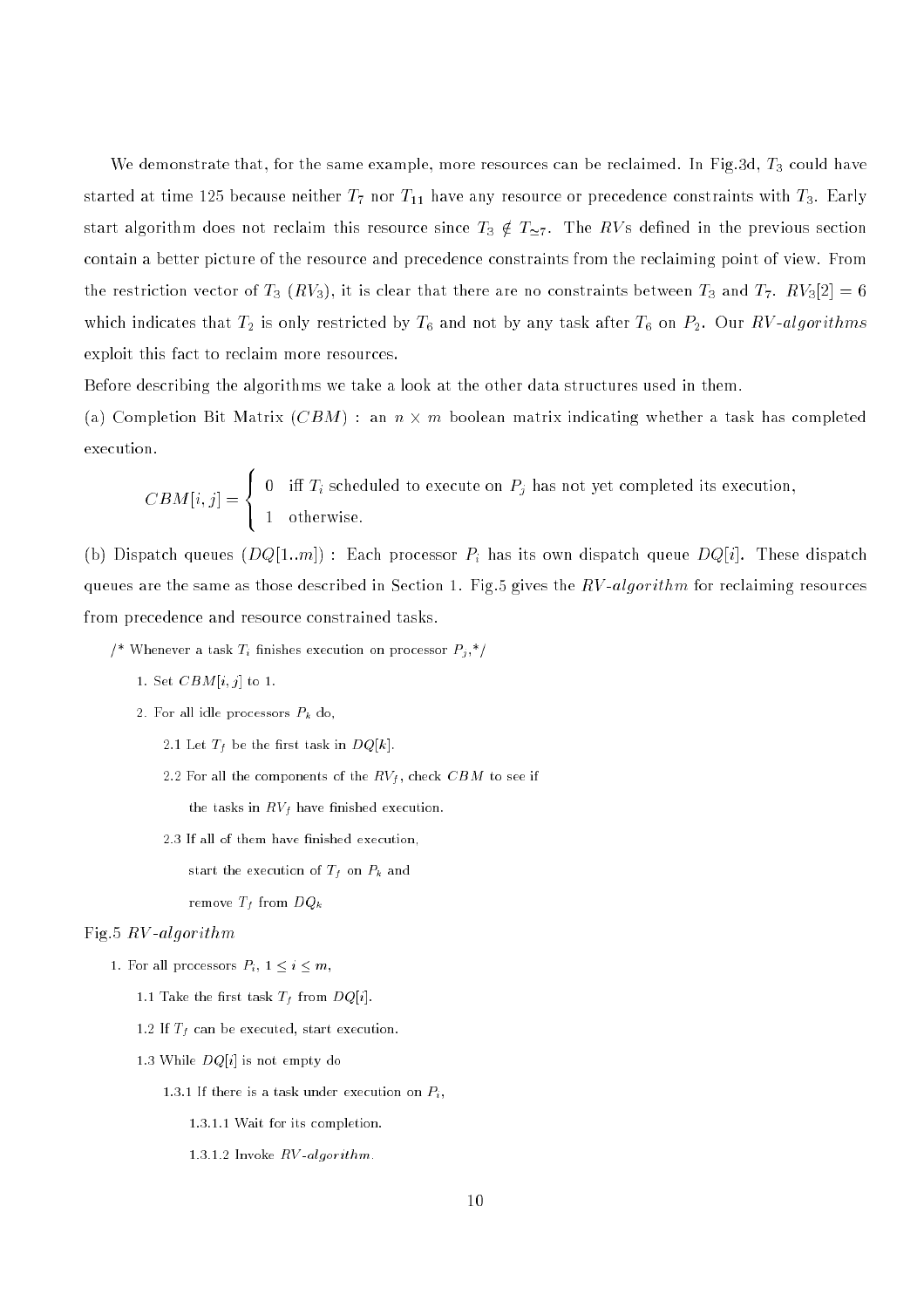(a) Execution of the tasks on processors

1. while (true)

1.1 repeat

1.1.1 Whenever a new task arrives,

- 1.1.2 Perform the schedulability check.
- 1.1.3 Form a feasible schedule taking into account

the precedence and resource constraints.

- $1.2$  until cut-off-time.
- 1.3 Compute the restriction vectors for the tasks in the feasible schedule.
- 1.4 Update the dispatch queues.
- 1.5 Compute new cut-off-time.

(b) Scheduler

Fig.6 Parallel operation of the processors and the scheduler

All the elements of  $CBM$  are initialized to 0. The  $DQs$  are constantly updated by the scheduler as observed in Section 1. Each  $DQ$  can be maintained as a linked list with the first element pointing to the first task ready for execution in it. The entire parallel operation of the scheduler and the processors is demonstrated in Fig.6. The cut-off-time in the above algorithm is to ensure this parallel operation and is directly related to the minimum length of the dispatch queues mentioned in Section 1. Further, the scheduler should be aware of the amount of time reclaimed by the reclaiming algorithm for it to be able to schedule the new tasks correctly and effectively. A protocol for achieving this is suggested in  $[2]$ .

#### 3.1Complexity of the RV-algorithm

The basic reclaiming and early start algorithms have a resource reclaiming complexity of  $O(m)$  and  $O(m^2)$ , respectively. Step 2.2 in the RV-algorithm of Fig.5 takes  $O(m)$  time since all the m components of the restriction vector have to be checked to find out whether the corresponding tasks have finished execution. There can be  $O(m)$  idle processors and hence the time complexity of the algorithm is  $O(m) * O(m)$ , which is  $O(m^*)$ . Hence, the  $Kv$  -algorithm satisfies the bounded complexity requirement mentioned in Section 1, and has the same run-time complexity as the early start algorithm.

#### 3.2Proof of correctness

**Lemma:** Given a feasible real-time multiprocessor schedule S, if  $\exists T_i$  such that  $T_i$  does not start on time in a post-run schedule then passing should have occured.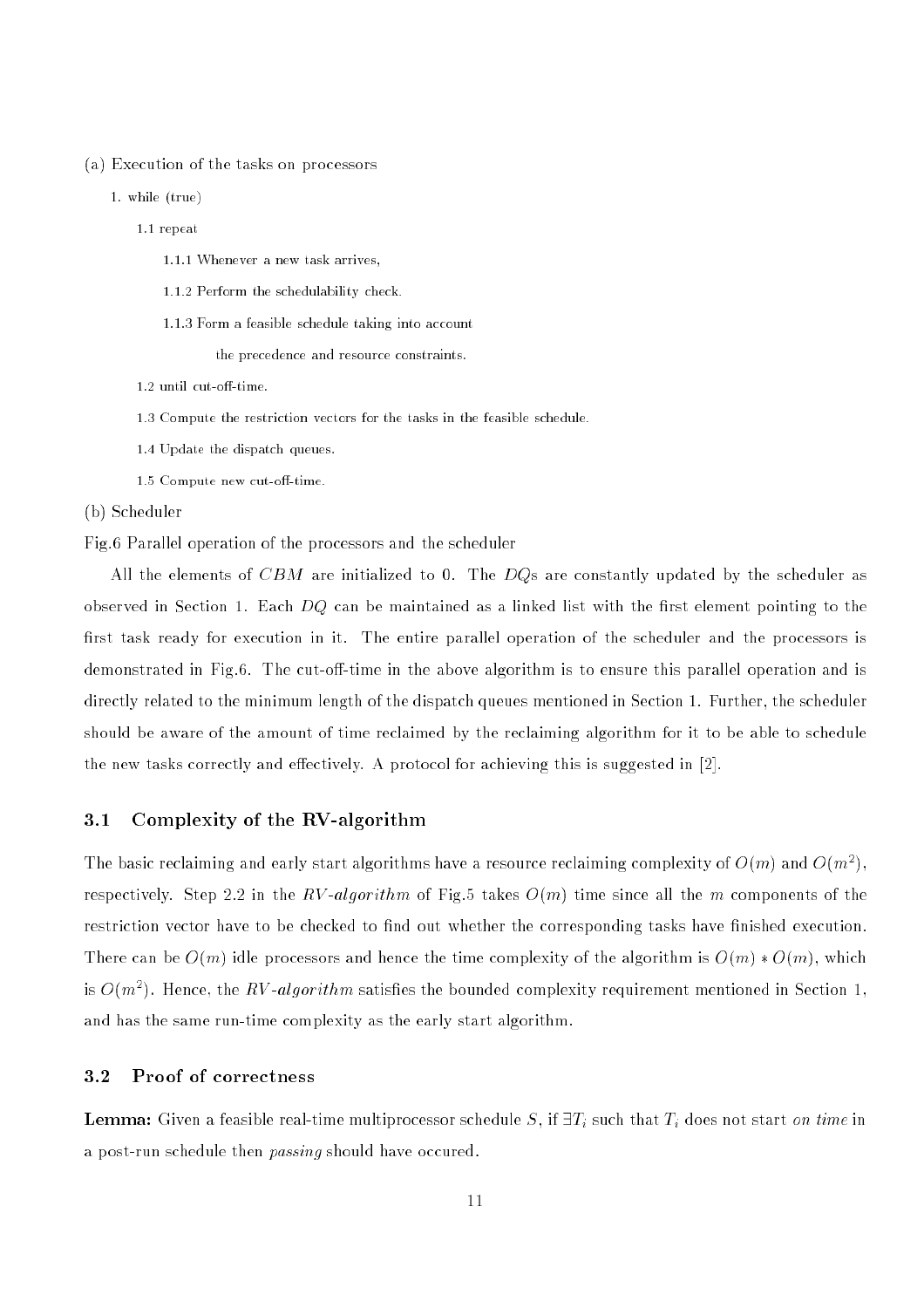**Proof:** Since  $T_i$  does not start on time,  $s t_i > s t_i$ . Assume the contradiction, i.e., assume no passing occurred. Then the tasks in  $T_{\leq i}$  must have been dispatched before  $T_i$  started and the tasks in  $T_{>i}$  must have been dispatched after  $T_i$  finished execution. By definition of a feasible schedule, the tasks in  $T_{\simeq i}$  overlap with task  $T_i$  in S which means that they do not have resource or precedence constraints with  $T_i$ , therefore, no matter in what order these tasks were dispatched with respect to the dispatching time of  $T_i$ , they would not have delayed the dispatching time of  $T_i$ . This contradicts the premise that  $T_i$  did not start on time.  $\Box$ Theorem: Given a feasible multiprocessor schedule with resource and precedence constraints, the post-run schedule produced by the RV-algorithm is correct.

**Proof:** To prove this we need to show that RV-algorithm does not lead to any run-time anomalies.

By lemma 1, if there is a task  $T_i$  on processor  $P_k$  which does not start on time, then passing must have occured [2]. Consider a schedule in which  $T_i$  and  $T_j$  are scheduled on  $P_k$  and  $P_j$ , respectively, with  $st_j \geq ft_i$ . Assume that  $T_i$  has missed its deadline in the post-run schedule because  $T_j$  has passed  $T_i$ . We consider two cases.

a) Case 1:  $T_i$  and  $T_j$  have resource or precedence constraints.

If there was a precedence or resource constraint, then  $RV<sub>j</sub>[k] = T<sub>i</sub>$  and hence the RV-algorithm does not permit this passing.

b) Case 2:  $T_i$  and  $T_j$  have no constraints between them.

In this case,  $T_i$  need not wait for the completion of  $T_j$ . They can overlap in execution and hence  $T_i$  can still start on time.

 $\Box$ 

Since all the tasks start on time, there will be no run-time anomalies. <sup>2</sup>

It may be noted that the RV-algorithm allows passing in a restricted way. A task  $T_i$  is allowed to pass all those tasks in  $T_{\leq i}$  which do not have any precedence constraints or resource conflicts with it. The above theorem proves that this passing does not lead to run-time anomalies.

### 4 RV-algorithm with task-migration

In this section we will study the potential performance improvement in the guarantee ratio by migrating the tasks from one processor to another processor. By task-migration here, we mean swapping of dispatch queues. For this, we assume a shared-memory model, in which the dispatch queues are global. A processor has access to the tasks in the dispatch queues of all the processors.

In the RV-algorithm,  $DQ_i$  is always assigned to processor  $P_i$ . In this section,  $DQ_i$  represents a pointer to the dispatch queue that is *currently* assigned to processor  $P_i$ . The assignment of dispatch queues to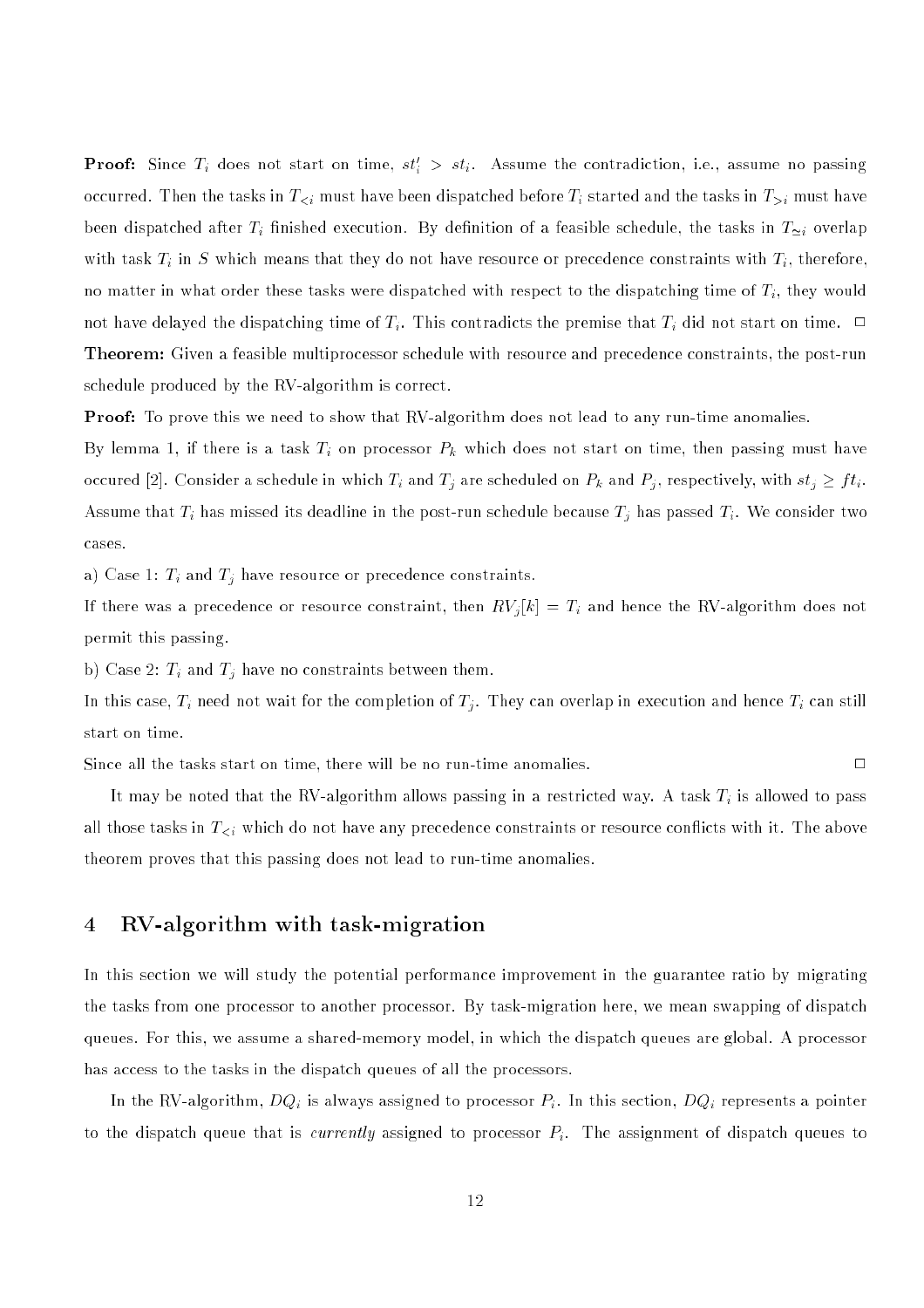processors varies dynamically during the execution of the algorithm. At any point of execution, only one DQ will be assigned to any processor, and no DQ will be assigned to more than one processor. We consider the following mechanism for migrating tasks from one processor to another. When a task  $T_i$  completes execution on processor  $P_i$ ,  $P_i$  looks at the first task in  $DQ_i$  to see if it can be executed immediately. This is done by examining the RV of that task. If it cannot be executed,  $P_i$  examines the dispatch queues of k other processors to see if the first task in any of them can be executed immediately. If  $P_i$  finds that such a dispatch queue exists, say  $DQ_j$   $(i \neq j)$ , then  $P_i$  swaps pointers  $DQ_i$  and  $DQ_j$ , so that the dispatch queues now associated with  $P_i$  and  $P_j$  will be different. Then  $P_i$  starts the execution of the first task in its new dispatch queue. The value of  $k$ , which is the number of dispatch queues that have to be checked to find a new task for execution, determines both the efficiency of the algorithm and its complexity.

# 5 Experimental studies

To evaluate the performance of the proposed resource reclaiming  $RV$ -algorithms, we conducted extensive simulation studies and compared its performance with that of the algorithms given in [2]. The parameters used in these simulation studies are shown in Fig.7.

The worst case computation time (wcc) of a task was generated by adding a value between wcc-min and wcc-max to the algorithm-costs (AC). This value was generated by a uniform distribution between wcc-min and wcc-max. AC includes the scheduler cost (SC) and the reclaiming cost (RC). The SC for the RV-algorithms includes the overhead costs incurred in the computation of RVs. In the case of RV-algorithm with task migration, RC is a function of number of migration attempts.

Guarantee ratio is dened as the ratio of the number of tasks guaranteed to meet their deadlines to the number of tasks arrived. In order to study the pure effects of reclaiming algorithms, and to compare their effectiveness in reclaiming resources, we have not inlcuded the scheduling costs in our simulation studies. Hence AC was taken to be equal to the value of RC. However, the extra costs incurred in the computation of the RVs was included in the algorithm costs.

#### 5.1Effect of precedence and resource constraints

Fig.8 shows the effect of varying the precedence constraints among the tasks keeping the num-procs, wcc-min and wcc-max fixed (at 4, 25, and 50, respectively). The parameter  $P_p$ , which is the precedence constraint probability is varied from 0.3 to 0.9. A higher value of  $P_p$  indicates that the newly arrived tasks will have more precedence constraints from the already arrived tasks. Further, a high value of  $P_p$  will also indicate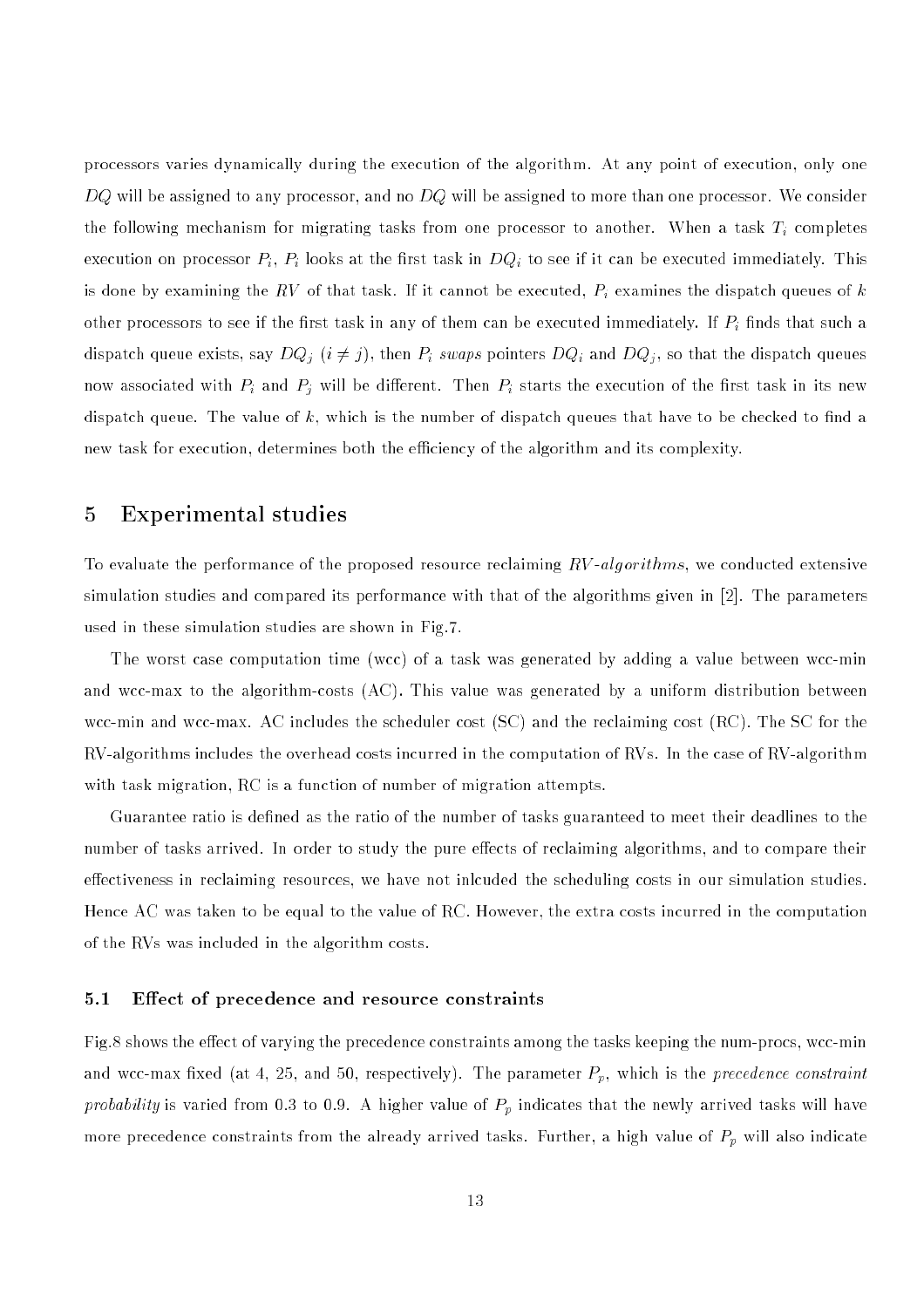that any given task will have larger number of precedence constraints from the immediately preceding tasks (on other processors) in the feasible schedule. A smaller value of  $P_p$  indicates that new tasks will be less constrained by precedence relations (more independent). No reclaiming, basic reclaiming, and early start gave horizontal lines for this variation because, there is no effect of precedence relations on these algorithms. In the RV-algorithm, as the tasks are more constrained by precedence relations, they will be more restricted from starting earlier, and hence the guarantee ratio decreases. It is also clear from the graph that, when  $P_p$ approaches its maximum value of 1.0, the RV-algorithm tends to behave like the early start algorithm.

| parameter                  | explanation                                                    |  |  |
|----------------------------|----------------------------------------------------------------|--|--|
| wcc-min                    | task's minimum worst case computation time                     |  |  |
| wcc-max                    | task's maximum worst case computation time                     |  |  |
| task graph density $(P_p)$ | probability that the new task will have precedence constraints |  |  |
|                            | with the already existing tasks, ranges from 0.0 to 1.0,       |  |  |
|                            | a value of 0.0 indicates independent tasks.                    |  |  |
| aw-comp-ratio              | ratio between actual computation time and worst case           |  |  |
|                            | computation time, ranges from $60\%$ to $90\%$ .               |  |  |
| num-procs                  | number of processors used during simulation                    |  |  |
| RV-comp-cost               | cost incurred in the computation of RVs, taken as 1 for        |  |  |
|                            | 4, 5, and 6 processors, and 2 for 12, 14, and 16 processors    |  |  |
| mig-attempts               | number of dispatch queues checked by the RV-algorithm          |  |  |
|                            | with task migration (defined as $k$ in Section 4), taken as 1  |  |  |
| task arrival rate          | arrival rate of tasks, ranges from 0.4 to 0.9                  |  |  |
| $RC_{no-reclaiming}$       | 0                                                              |  |  |
| $RC_{Basic}$               | 1                                                              |  |  |
| $RC_{Early\,start}$        | num-procs * $RC_{Basic}$                                       |  |  |
| $RC_{RV-algorithm}$        | $RC_{Early\,start}$ + RV-comp-cost                             |  |  |
| $RC_{RV-minaration}$       | $RC_{RV=algorithm} + f(mig- attempts, RC_{Early\,star})$       |  |  |
|                            | taken as 6, 7, and 8 for 4, 5, and 6 processors, respectively, |  |  |
|                            | and 15, 17, and 19 for 12, 14, and 16 processors, respectively |  |  |

Fig.7 Simulation parameters

#### 5.2Effect of worst case computation time

As the worst case computation time of a task decreases, the ratio of resource reclaiming cost to worst case computation time increases. Since RC is a part of worst case computation time, it will not be feasible to perform reclaiming if the worst case computation time decreases beyond a certain limit. This experiment was performed to get an estimate of these limits for the various resource reclaiming algorithms. The graphs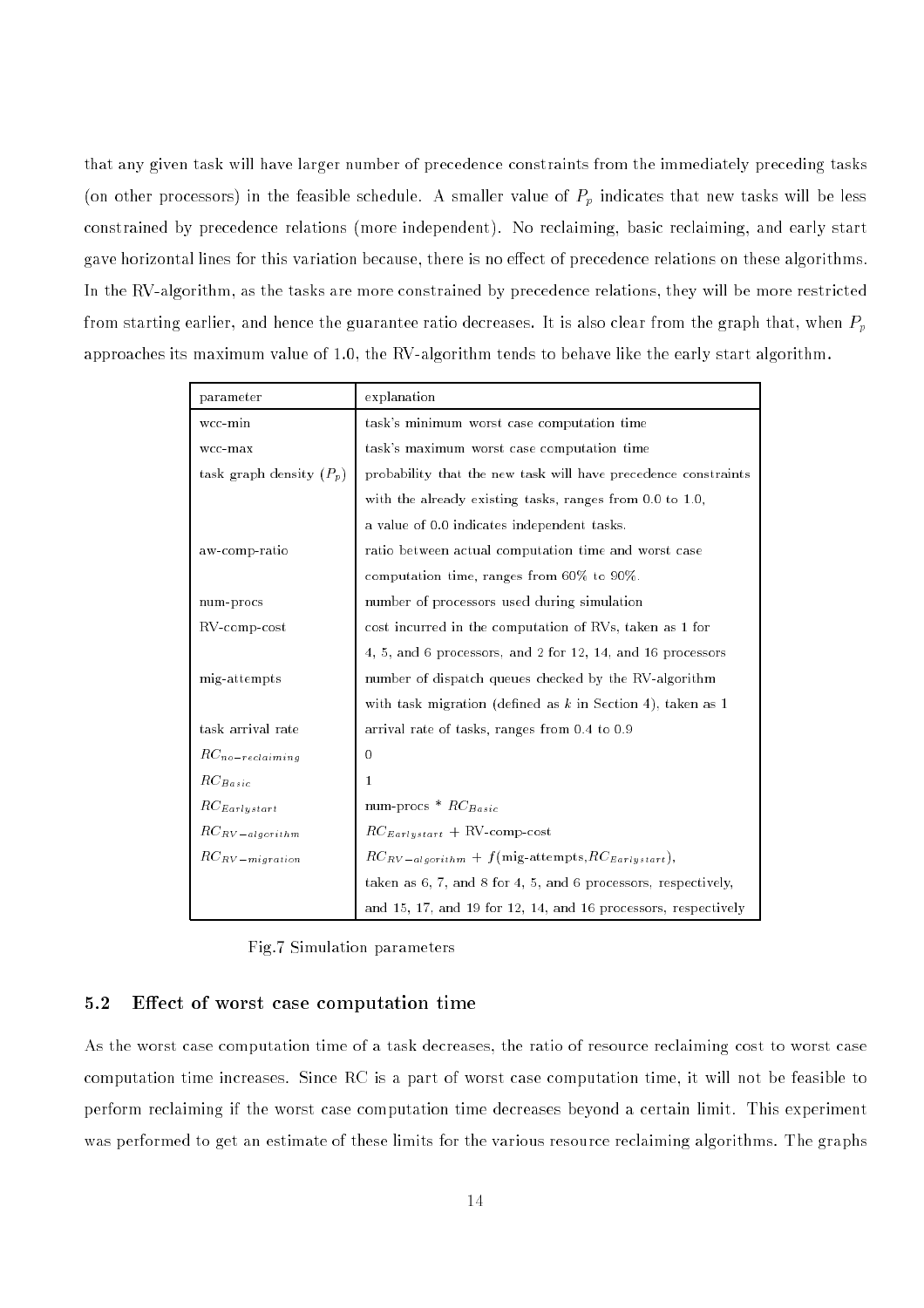are plotted in Fig.9. wcc-min was varied from 20 to 34 units of time, and the worst case computation time of a task was uniformly distributed between wcc-min and wcc-max before adding the RC. When wcc-min  $=$ 20, the ratio of RC to worst case computation time will range between 10% and 20% (using  $RC_{Early\ start})$ . Hence, the reclaiming overhead will be 10% to 20%. When wcc-min = 34, this overhead will only be 6% to 12%. From the graphs, it is clear that RV-algorithm performs no better than no reclaiming and early start when wcc-min  $= 20$ , since at this point the reclaiming costs overtake the improvement in performance obtained by reclaiming. It only pays off to use RV-algorithm when wcc-min  $\geq 22$  units.

#### 5.3Effect of actual to worst case computation ratio

Fig.10 shows the effect of varying actual to worst-case computation time ratio keeping num-procs, wcc-min, and  $P_p$  fixed at 4, 25, and 0.7, respectively. For smaller values of aw-comp-ratio ( $\leq 0.65$ ), the guarantee ratio is 100% both in early start and RV-algorithms. As the aw-comp-ratio increases, the guarantee ratio decreases. RV-algorithm (without task migration) gives better results than the early start algorithm, even if the amount of its reclaimable computation time is lesser than that of the latter, because it is more effective in fully utilizing the reclaimable computation time, whereas early start does only a partial utilization as discussed in Section 3.

#### 5.4Effect of number of processors

Fig.11 shows the effect of varying the number of processors on the performance of various algorithms. The effect of varying the task load on the guarantee ratio, was studied for  $12$ ,  $14$ , and  $16$  processors. All the graphs exhibit the same behaviour in the sense that the guarantee ratio decreases as the task load increases. For the same task load, as the number of processors increases, the guarantee ratio increases, as more number of processors are available for dispatching the new tasks. The graphs clearly indicate the superiority of RV-algorithms.

#### 5.5Effect of task-migration

The RC in this case depends on the number of migration attempts (mig-attempts). Graphs were plotted to study the influence of these additional costs over the guarantee ratio offered by this algorithm. For smaller values of worst case computation times (20), the ratio of RC to wcc-min is as high as 35%. Hence, the guarantee ratios offered by the RV-algorithms increase with increase in the average worst case computation time of a task (Fig.9). From the graph in Fig.10, the RV-algorithm with task migration offers poorer guarantee ratio than the other two. This is because of the fact that the overhead costs in the case of RV-algorithm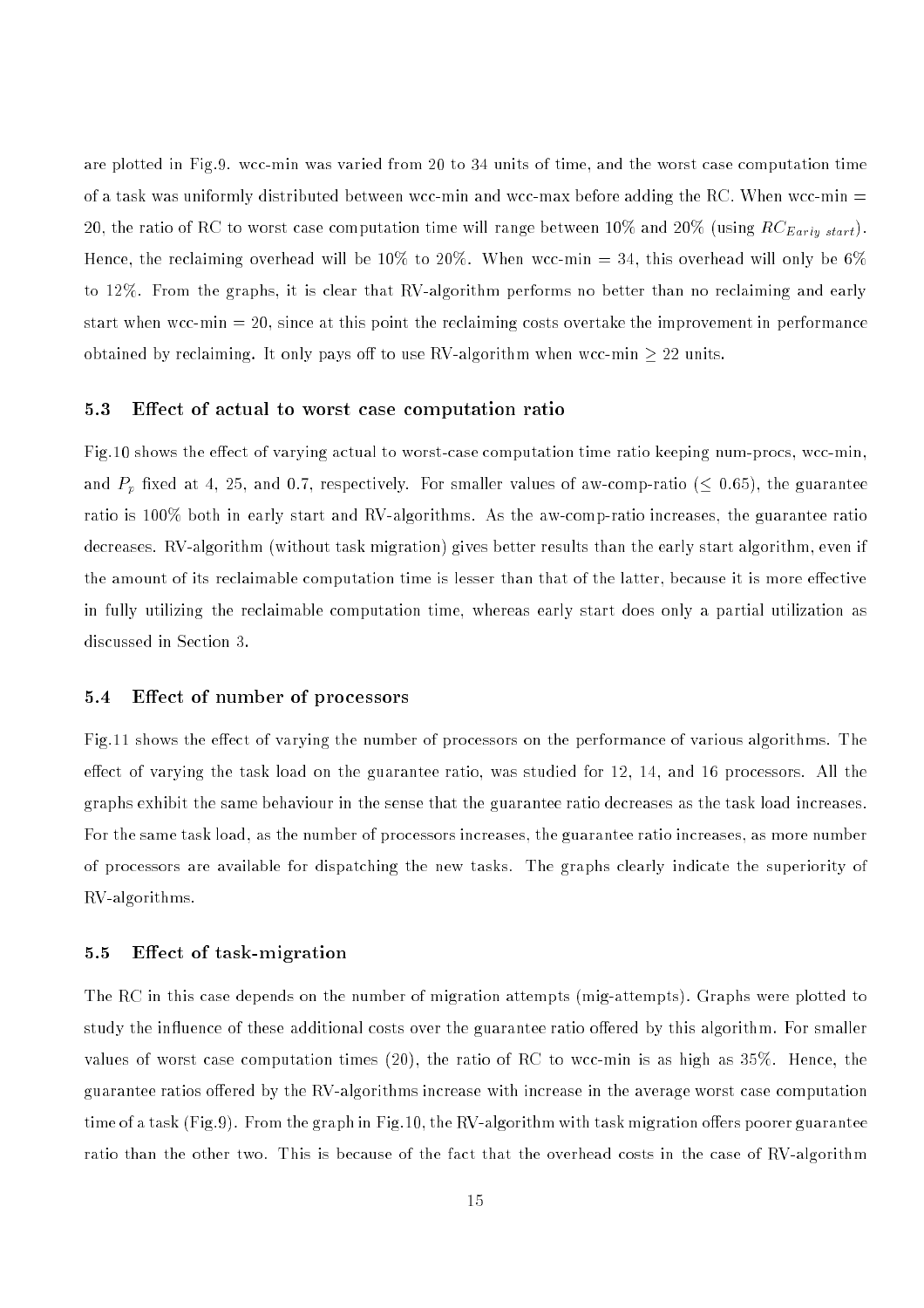with task migration are greater than those in the other two. The amount of reclaimable computation time is less in the case of RV-algorithm with task migration and hence the guarantee ratio offered by this algorithm is less. From the graph shown in Fig.8, RV-algorithm with task migration is effective when  $P_p$  is greater than 0.7. When the tasks are more constrained by precedence relations, the RV-algorithm gives a poorer performance compared to RV-algorithm with task migration since the former checks only its own dispatch queue and it is more likely that the first task in its dispatch queue cannot be immediately executed because of the higher value of  $P_p$ .

# 6 Conclusions

In this paper, we have studied the problem of resource reclaiming for tasks with precedence constraints and resource requirements in real-time multiprocessor systems. We have proposed new algorithms called RV-algorithms for resource reclaiming for this task model and showed that they are correct (causing no runtime anomalies) and satisfy the bounded complexity requirement. We studied their effectiveness through simulation and found that the RV-algorithm (without task migration) gives better guarantee ratio than the early start algorithm under all circumstances. We have observed the trade-offs between the algorithm costs and the improvements in performance of the various reclaiming algorithms. No-reclaiming, basic reclaiming, early start, RV-algorithm, and RV-algorithm with task migration are the resource reclaiming algorithms in the increasing order of computational overheads. As we proceed to use the latter algorithms in an attempt to reclaim more resources, at one stage, the overheads incurred will be so high that they nullify the advantages obtained by reclaiming more and more resources. From our experimental studies, we conclude that RV-algorithm with task migration is one such algorithm, beyond which, it will not pay off to use more sophisticated algorithms to reclaim more resources.

### References

- [1] Kang G. Shin and P.Ramanathan, "Real-time computing: A new discipline of computer science and engineering," Proc. IEEE, vol.82, no.1, pp.6-24, Jan. 1994.
- [2] Chia Shen, K. Ramamritham, and J.A. Stankovic, "Resource reclaiming in multiprocessor real-time systems,"IEEE Trans. on Parallel and Distributed Systems, vol.4, no.4, pp.382-397, Apr. 1993.
- [3] J. Xu and L. Parnas, "Scheduling processes with release times, deadlines, precedence, and exclusion relations," IEEE Trans. on Software Engg., pp.360-369, Mar. 1992.